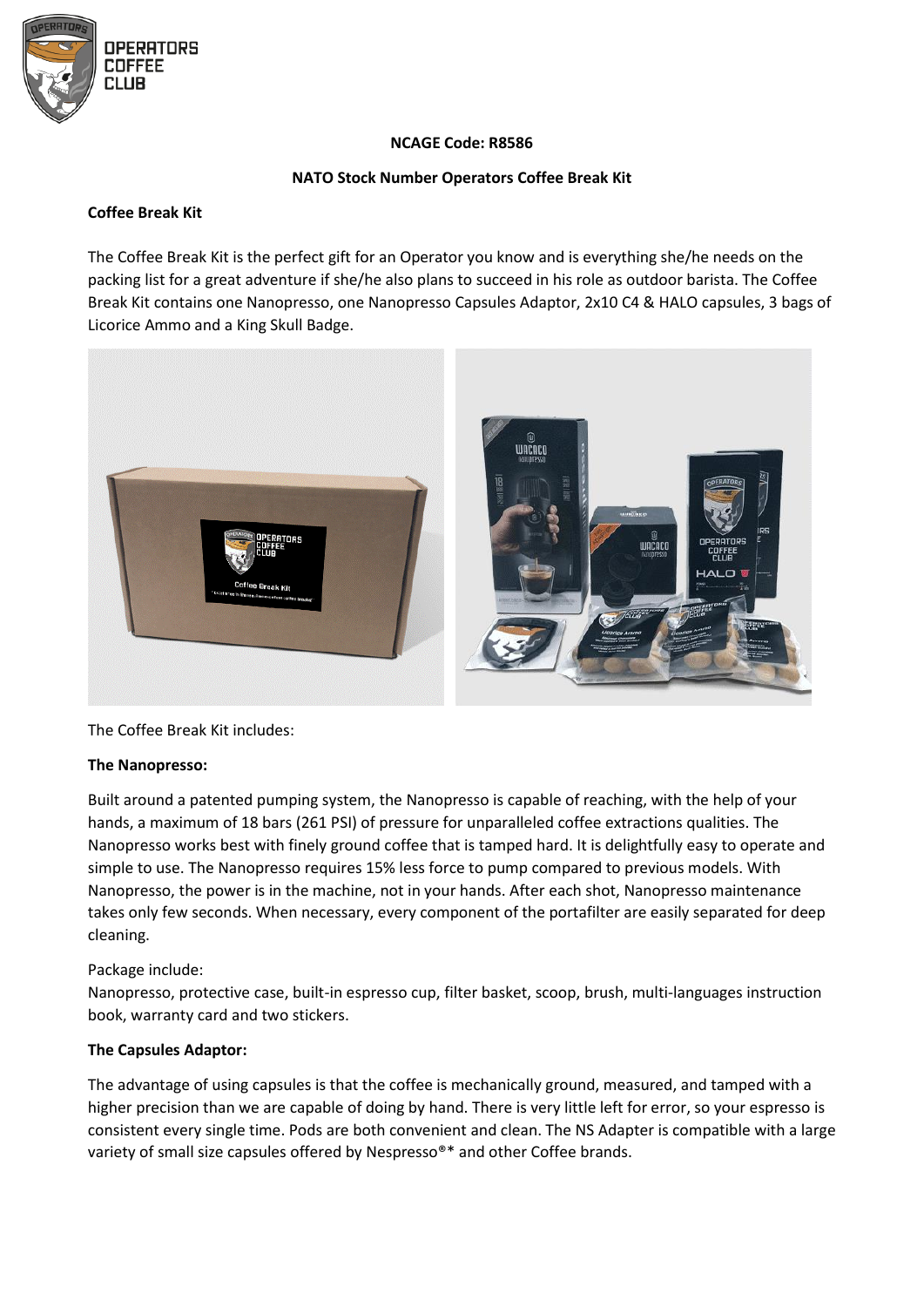Remark: NS Adapter can only be used on Nanopresso.

Package include: NS Adapter and instruction book (English/Chinese).

\*Nespresso® is a third-party brand that has no connection with Operators Coffee Club.

## **C4 & HALO tester kit:**

Our C4 blend of selected 100% Arabica beans gives you a coffee boost. When you add the "detonator" hot water to the coffee it immediately releases the great taste that will explode in your mouth when you drink it. Always remember the golden rule: "P is for Plenty"!

Our HALO blend takes you to where the coffee angels sing. The scent of freshly made coffee strikes your nostrils and the taste of coffee gives you the same kick as 100% pure oxygen. You become clear-headed, while the clarity of colors and the contrasts in objects are boosted on your retinas. Now you are ready to take on all the challenges of a brand-new day.

10 capsules of original Italian espresso in each box. 2 boxes total.

Power-O-Meter: C4: 60/100 & HALO: 90/100

Roasted and ground coffee, packed in a modified atmosphere in capsules. Total of 20 capsules.

C4 & HALO Coffee Capsules are guaranteed 100% compatible with the Nanopresso NS Adaptor, the Nowpresso and the Flexy Coffee Machine.

Compatible with the Nespresso®\* machines.

#### **Licorice Ammo:**

3 bags total.

Coffee and gourmet chocolate is renowned for being a classic combo. Together with Aalborg Chokoladen we have developed our own special Nordic version of this classic by simply adding almonds and licorice powder to the formula. Licorice Ammo is an important ingredient when you need an excellent coffee break.

Ingredients: almonds (49%), white chocolate (49%), sugar,

cocoa butter (at least 28%), milk powder, emulsifier (soy lecithin), natural aroma from vanilla and licorice powder (2%).

Store it in a cool, dry and dark place.

Nutrition Per 100 g. Energy: 2283kJ/546 kcal Fat: 37,1 g. of which saturated:12,8 g. Carbohydrates:38,2 g. of which sugars:29,5 g. Protein:13,2 g. Sodium:0,12 g.